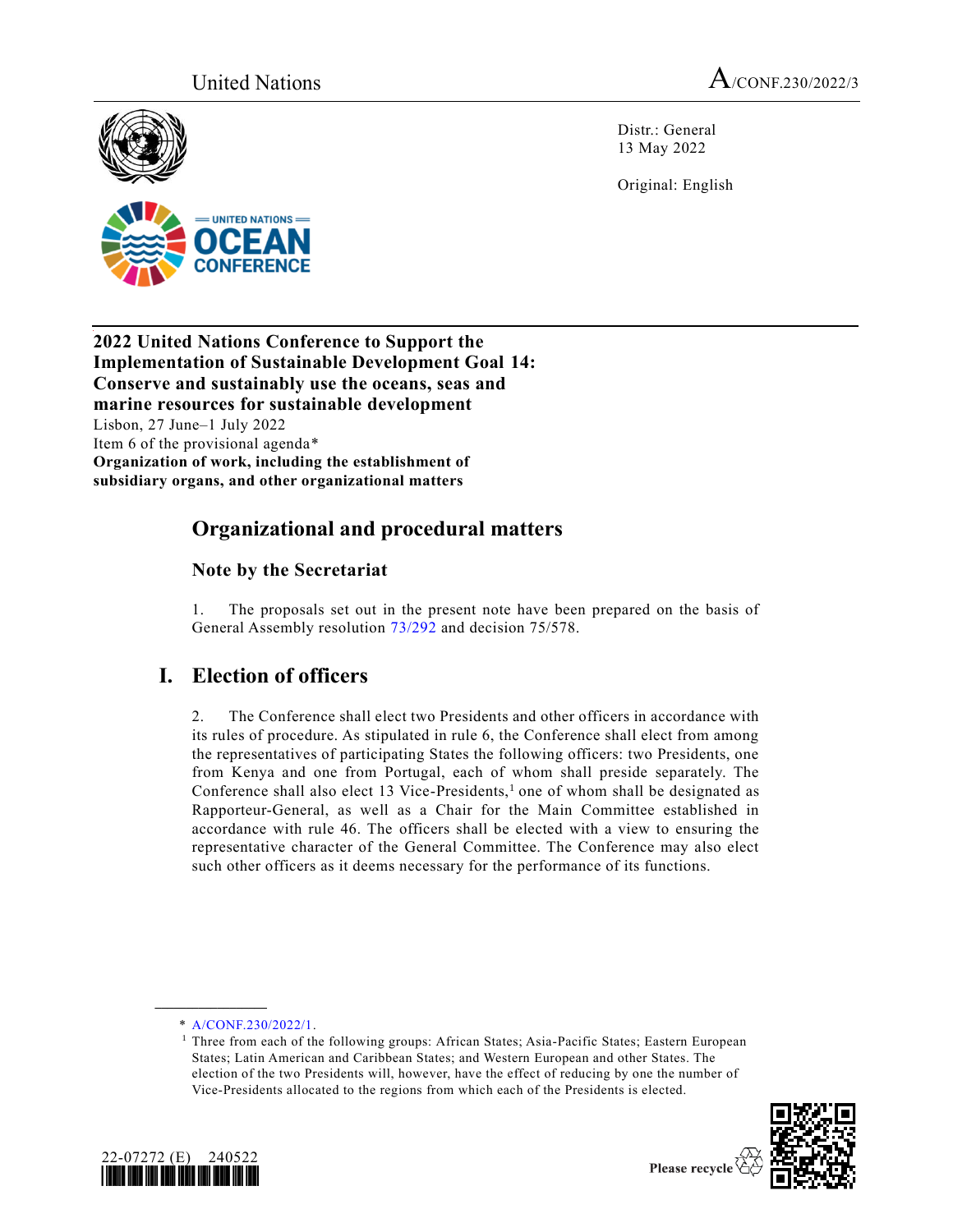## **II. Adoption of the rules of procedure**

3. The Conference shall adopt its rules of procedure. The provisional rules of procedure, as recommended by the General Assembly in its resolution [73/292,](https://undocs.org/en/A/RES/73/292) are contained in document [A/CONF.230/2022/2.](https://undocs.org/en/A/CONF.230/2022/2)

## **III. Adoption of the agenda**

The Conference will have before it for adoption the provisional agenda [\(A/CONF.230/2022/1\)](https://undocs.org/en/A/CONF.230/2022/1), as recommended by the General Assembly in its resolution [73/292.](https://undocs.org/en/A/RES/73/292)

## **IV. Organization of work**

#### **A. Dates and venue**

5. The Conference will be held in Lisbon from 27 June to 1 July 2022. The overarching theme of the Conference shall be "Scaling up ocean action based on science and innovation for the implementation of Goal 14: stocktaking, partnerships and solutions".

6. The venue of the Conference will be the Altice Arena Convention Centre, located at Parque das Nações, Rossio dos Olivais, Lote 2.13.01A, 1990-231, Lisbon.

#### **B. Plenary meetings**

7. The Conference will consist of a total of nine plenary meetings, to be held as follows:

Monday, 27 June, from 10 a.m. to 1 p.m.

Tuesday, 28 June, from 10 a.m. to 1 p.m. and from 3 to 6 p.m.

Wednesday, 29 June, from 10 a.m. to 1 p.m. and from 3 to 6 p.m.

Thursday, 30 June, from 10 a.m. to 1 p.m. and from 3 to 6 p.m.

Friday, 1 July, from 10 a.m. to 1 p.m. and from 3 to 6 p.m.

8. All plenary meetings will be held in the Plenary Hall.

9. At the opening of the Conference, to take place during the first plenary meeting, on the morning of Monday, 27 June, consideration will be given to all procedural and organizational matters, including the adoption of the rules of procedure and the agenda, the election of the two Presidents of the Conference, the election of officers, the establishment of subsidiary organs, as appropriate, the appointment of the members of the Credentials Committee, arrangements for the preparation of the report of the Conference and other matters. Also at the first plenary meeting, statements will be made by the Presidents of the Conference, the Secretary-General of the United Nations, the President of the General Assembly, the President of the Economic and Social Council and the Secretary-General of the Conference.

10. The plenary meetings will then be devoted to statements in the general debate. The list of speakers for the plenary meetings will be established on a first-come, firstserved basis, under the customary protocol that ensures that Heads of State or Government speak first, followed by other heads of delegation. The European Union will be included in the list of speakers. It is proposed that a time limit of five minutes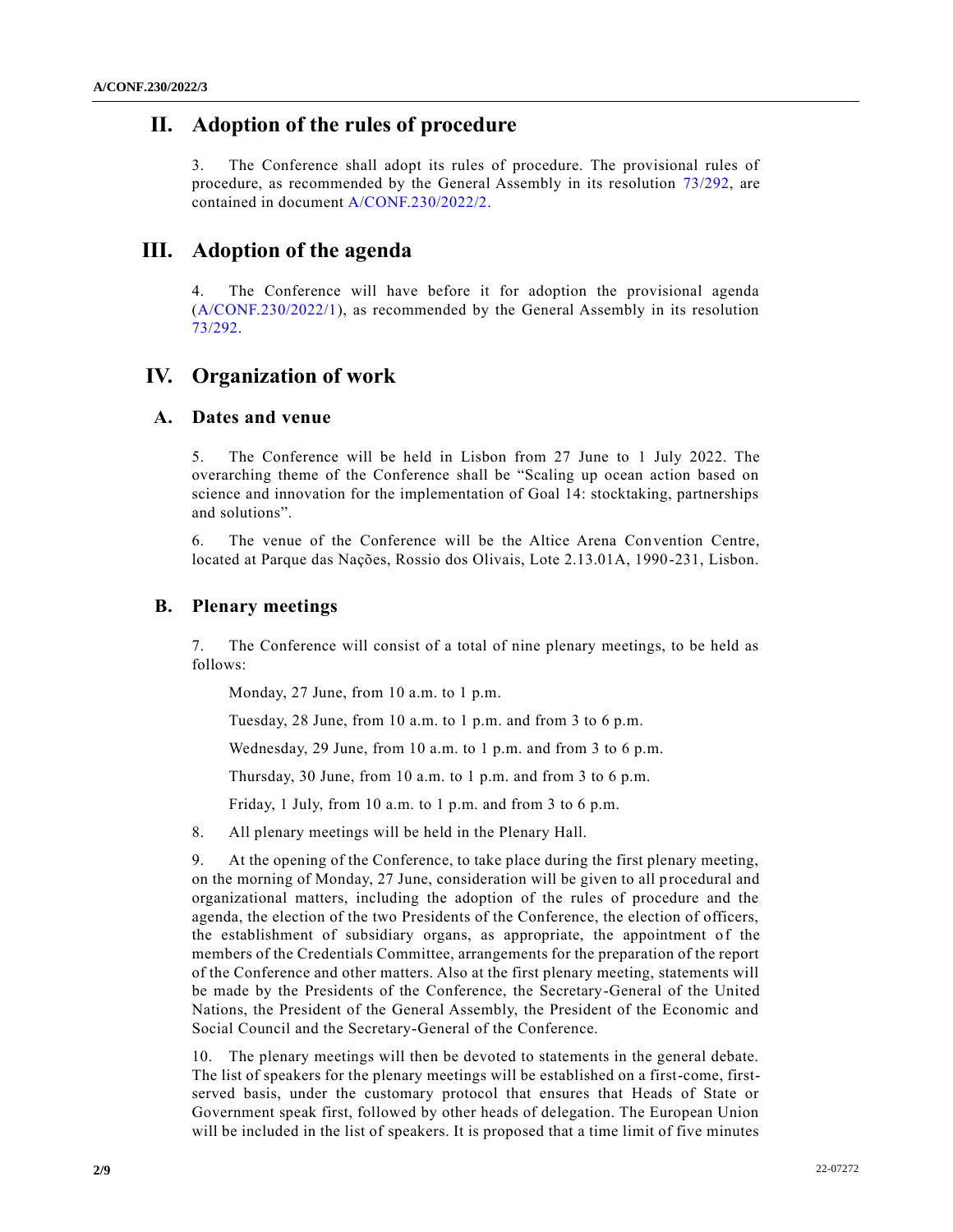be established for each statement. The live list of speakers will be announced in the 2022 Ocean Conference edition of the *Journal of the United Nations* and circulated through the e-deleGATE portal.

11. The plenary meetings, in accordance with General Assembly resolution [73/292,](https://undocs.org/en/A/RES/73/292) will also hear statements from representatives of other intergovernmental organizations, international financial institutions, international bodies and United Nations specialized agencies, funds and programmes, as well as major groups and other stakeholders, in accordance with the practices of the Assembly.

12. At the final plenary meeting, to be held on Friday, 1 July, the Conference is expected to conclude with, inter alia, reporting on the interactive dialogues, to be followed by the adoption of the brief, concise, action-oriented and intergovernmentally agreed declaration and of the report of the Conference.

#### **C. Interactive dialogues**

13. The Conference will include eight interactive dialogues, to be held in parallel with the plenary meetings, as follows:

Monday, 27 June, from 3 to 6 p.m.

Tuesday, 28 June from 10 a.m. to 1 p.m. and from 3 to 6 p.m.

Wednesday, 29 June, from 10 a.m. to 1 p.m. and from 3 to 6 p.m.

Thursday, 30 June, from 10 a.m. to 1 p.m. and from 3 to 6 p.m.

Friday, 1 July, from 10 a.m. to 1 p.m.

- 14. All interactive dialogues will be held in the Tejo Hall.
- 15. The interactive dialogues will address the following themes:

Monday, 27 June, from 3 to 6 p.m.: "Addressing marine pollution"

Tuesday, 28 June, from 10 a.m. to 1 p.m.: "Promoting and strengthening sustainable ocean-based economies, in particular for small island developing States and least developed countries"

Tuesday, 28 June, from 3 to 6 p.m.: "Managing, protecting, conserving and restoring marine and coastal ecosystems"

Wednesday, 29 June, from 10 a.m. to 1 p.m.: "Minimizing and addressing ocean acidification, deoxygenation and ocean warming"

Wednesday, 29 June, from 3 to 6 p.m.: "Making fisheries sustainable and providing access for small-scale artisanal fishers to marine resources and markets"

Thursday, 30 June, from 10 a.m. to 1 p.m.: "Increasing scientific knowledge and developing research capacity and transfer of marine technology"

Thursday, 30 June, from 3 to 6 p.m.: "Enhancing the conservation and sustainable use of oceans and their resources by implementing international law, as reflected in the United Nations Convention on the Law of the Sea"

Friday, 1 July, from 10 a.m. to 1 p.m.: "Leveraging interlinkages between Sustainable Development Goal 14 and other Goals towards the implementation of the 2030 Agenda"

16. The background note and concept papers for the interactive dialogues are contained in documents [A/74/630,](https://undocs.org/en/A/74/630) [A/CONF.230/2022/4,](https://undocs.org/en/A/CONF.230/2022/4) [A/CONF.230/2022/5,](https://undocs.org/en/A/CONF.230/2022/5)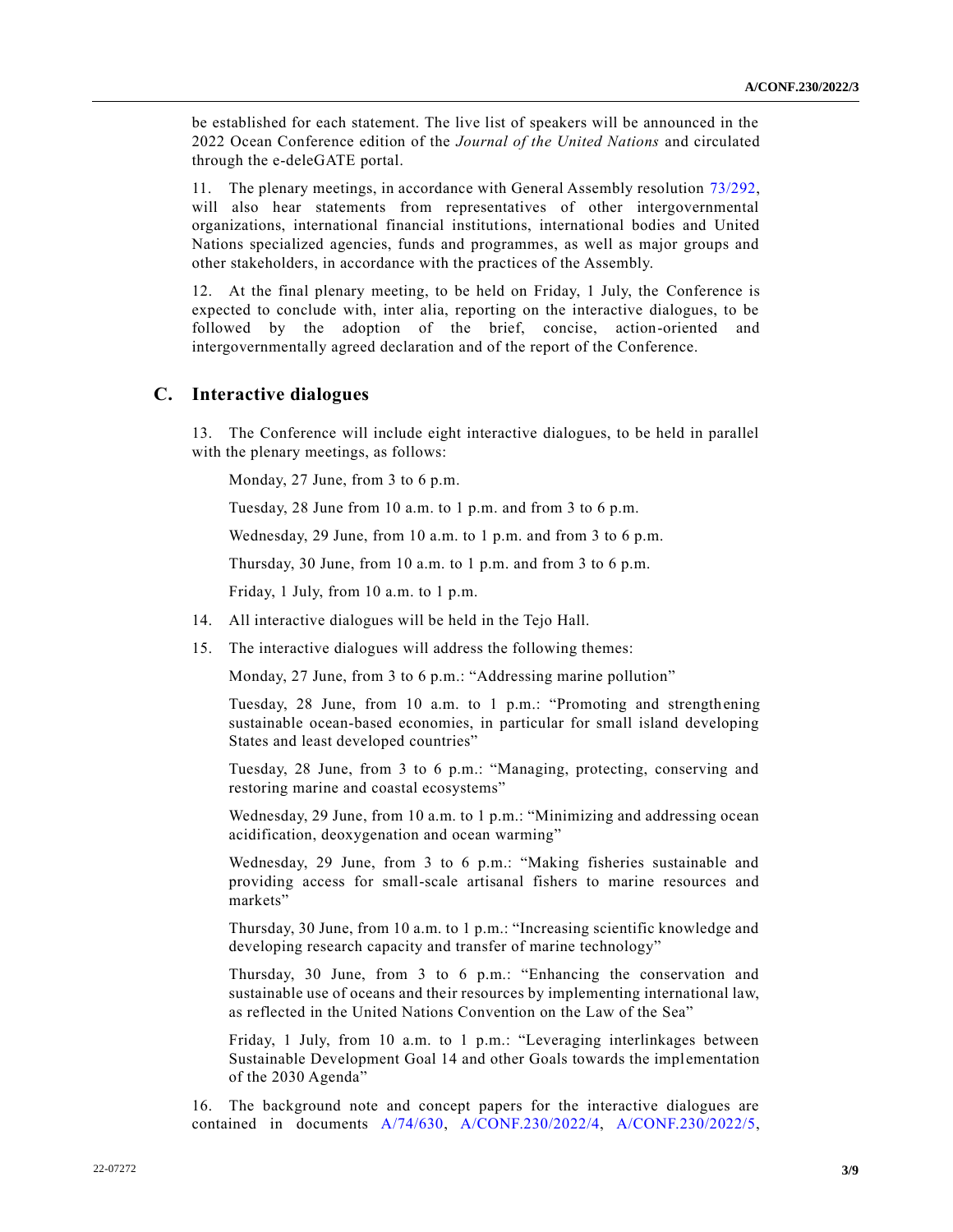#### [A/CONF.230/2022/6,](https://undocs.org/en/A/CONF.230/2022/6) [A/CONF.230/2022/7,](https://undocs.org/en/A/CONF.230/2022/7) [A/CONF.230/2022/8,](https://undocs.org/en/A/CONF.230/2022/8) [A/CONF.230/2022/9,](https://undocs.org/en/A/CONF.230/2022/9) [A/CONF.230/2022/10](https://undocs.org/en/A/CONF.230/2022/10) and [A/CONF.230/2022/11.](https://undocs.org/en/A/CONF.230/2022/11)

17. Each interactive dialogue will be presided over by two Co-Chairs at the ministerial level and above – one from a developing country and one from a developed country, to be appointed by the Presidents of the Conference – and will be facilitated by a moderator. The dialogues will be open to all conference participants, with designated seating. A letter from the President of the General Assembly<sup>2</sup> transmitting the announcement by the co-hosts of the Conference (Kenya and Portugal) about the eight Co-Chairs of the interactive dialogues was sent to all Permanent Representatives and Permanent Observers to the United Nations in New York on 20 May 2022.

18. The interactive dialogues will be collaborative and multi-stakeholder in nature and will focus on recommendations to support the implementation of Goal 14, including through strengthened cooperation, building on existing successful partnerships and stimulating innovative and concrete new ones, taking into account the theme of the Conference. The interactive dialogues will begin with a panel discussion, followed by an interactive dialogue among participants. Interventions in the interactive dialogue will be limited to three minutes. Participants are encouraged to focus on concrete solutions to addressing challenges and gaps in the implementation of Goal 14 targets by presenting voluntary commitments and partnerships, as well as policy recommendations to support the implementation of Goal 14. In this regard, participants may wish to address the guiding questions set out in the interactive dialogue concept papers available on the Conference website.<sup>3</sup>

19. The order of speakers for each interactive dialogue will be determined on a firstcome, first-served basis, bearing in mind equitable geographical distribution while allowing for some flexibility, with priority given to States according to the level of representation, followed by intergovernmental organizations and other entities, associate members of regional commissions, United Nations specialized agencies, funds and programmes, major groups and other relevant actors. It is envisaged that up to 27 States and eight other participants will be accommodated to speak in the interactive debate of each interactive dialogue.

20. Summaries of the interactive dialogues will be presented by the respective Co-Chairs to the Conference at its closing plenary meeting and included in the final report of the Conference.

#### **D. Main Committee**

**\_\_\_\_\_\_\_\_\_\_\_\_\_\_\_\_\_\_**

21. The Main Committee, if established in accordance with rule 46, will meet, if necessary, in parallel with plenary meetings, except during the opening and closing meetings, and will be responsible for finalizing any outstanding matters.

#### **E. Timetable for the work of the Conference**

22. A proposed timetable for the work of the Conference is contained in the annex to the present note. Updated information will be posted on the Conference website and announced in the daily Ocean Conference edition of the *Journal of the United Nations*.

<sup>2</sup> Available at [un.org/pga/76/2022/05/20/letter-from-the-president-of-the-general-assembly-oceans](https://www.un.org/pga/76/2022/05/20/letter-from-the-president-of-the-general-assembly-oceans-conference-co-chairs-of-interactive-dialogue)[conference-co-chairs-of-interactive-dialogue.](https://www.un.org/pga/76/2022/05/20/letter-from-the-president-of-the-general-assembly-oceans-conference-co-chairs-of-interactive-dialogue)

<sup>3</sup> [https://un.org/en/conferences/ocean2022.](https://un.org/en/conferences/ocean2022)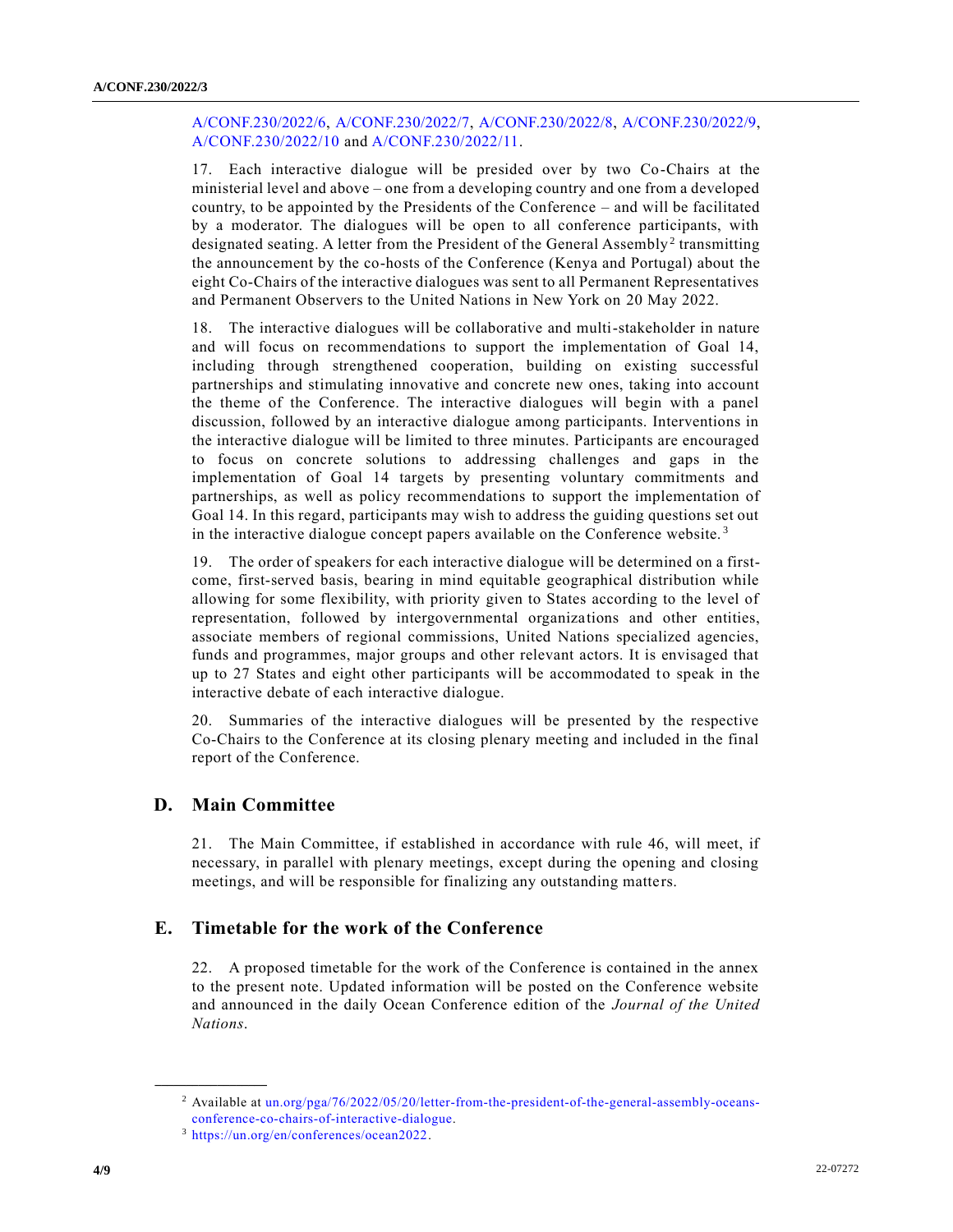#### **F. Organization of meetings, parallel meetings and other events of the Conference**

23. Meetings will be held from 10 a.m. to 1 p.m. and from 3 to 6 p.m. To ensure the most efficient utilization of available resources, it is essential that all meetings start promptly.

24. Parallel meetings and other events, including those of major groups and other stakeholders, will be held during the same hours as the plenary meetings and interactive dialogues, space permitting. Interpretation services will be provided for such meetings, as available.

25. Side events, including briefings, seminars, workshops and panel discussions on issues related to the implementation of Goal 14, will be organized by participants in the Conference. Guidelines for organizing such events and the calendar of those events will be made available on the Conference website.

## **V. Appointment of the members of the Credentials Committee**

26. Rule 4 provides that a Credentials Committee of nine members shall be appointed at the beginning of the Conference. Its composition shall be based on that of the Credentials Committee of the General Assembly at its seventy-fourth session. It shall examine the credentials of representatives and report to the Conference without delay.

### **VI. Participants**

27. The General Assembly, in its resolution [73/292,](https://undocs.org/en/A/RES/73/292) encouraged participation in the Conference at the highest possible level. States Members of the United Nations, members of the specialized agencies and parties to the United Nations Convention on the Law of the Sea, intergovernmental organizations and other entities that have received a standing invitation from the Assembly to participate in the capacity of observers in the sessions and work of the Assembly, associate members of the regional commissions, specialized agencies and related organizations, other intergovernmental organizations and other international bodies, United Nations organs, non-governmental organizations and other major groups will participate in accordance with the rules of procedure of the Conference.

## **VII. Secretariat**

28. The Secretary-General of the Conference will serve as focal point within the Secretariat for providing support to the organization of the Conference, in cooperation with the representatives of the two Presidents. In May 2019, the Secretary-General of the United Nations nominated the Under-Secretary-General for Economic and Social Affairs as the Secretary-General of the Conference.

29. The Special Adviser to the Presidents of the Conference on oceans and legal matters will support the achievement of the goals of the Conference by providing both substantive and procedural advice.

30. The Under-Secretary-General for General Assembly and Conference Management will serve as the Secretary of the Conference.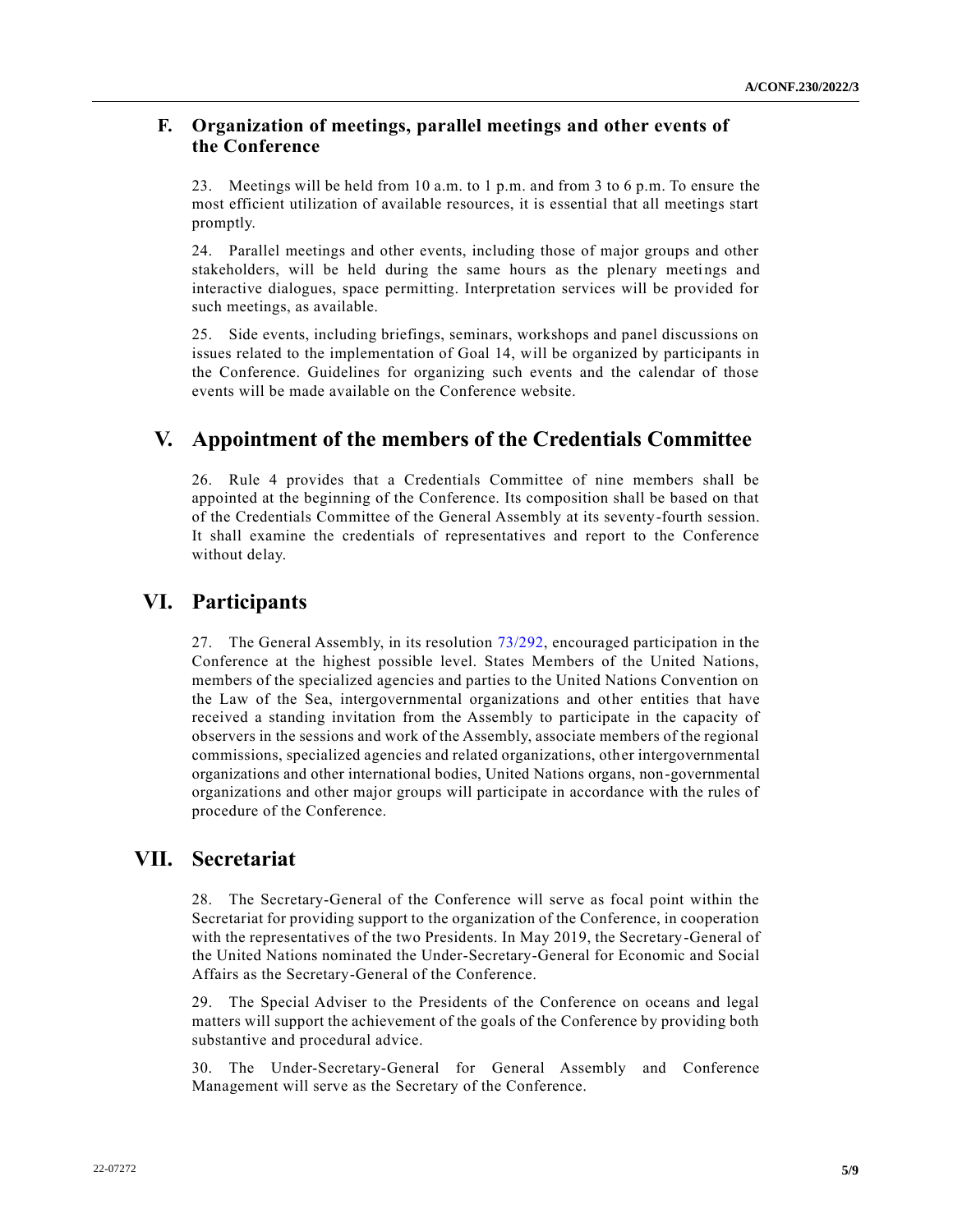## **VIII. Documentation**

31. In accordance with the practice followed at previous United Nations conferences, the official documentation of the Conference will include documents issued before, during and after the Conference.

32. In accordance with the practice followed at previous United Nations conferences and set out in annex II to General Assembly resolution [73/292,](https://undocs.org/en/A/RES/73/292) it is recommended that the Conference adopt a report consisting of the decisions of the Conference, including the intergovernmentally agreed declaration, a brief account of the proceedings and a reportorial account of the work of the Conference and the action taken at the plenary meetings.

33. Summaries of the plenary meetings and interactive dialogues and a list of voluntary commitments registered after 9 June 2017 and those announced at the Conference should also be included in the report of the Conference.

34. All Conference documentation will be available on the Conference website and in the Ocean Conference edition of the *Journal of the United Nations*.

## **IX. Media coverage**

35. Press materials will be prepared by the Department of Global Communications of the Secretariat for journalists covering the Conference. In addition, regular press releases will be issued on the results of the plenary meetings and the interactive dialogues. All relevant documentation will be made available on the Conference website.

36. The plenary meetings, the interactive dialogues and the press conferences will be broadcast live to the media area and also available on United Nations Web TV. <sup>4</sup> A programme of special media briefings and press conferences will be announced.

**\_\_\_\_\_\_\_\_\_\_\_\_\_\_\_\_\_\_**

<sup>4</sup> Available at [http://webtv.un.org.](http://webtv.un.org/)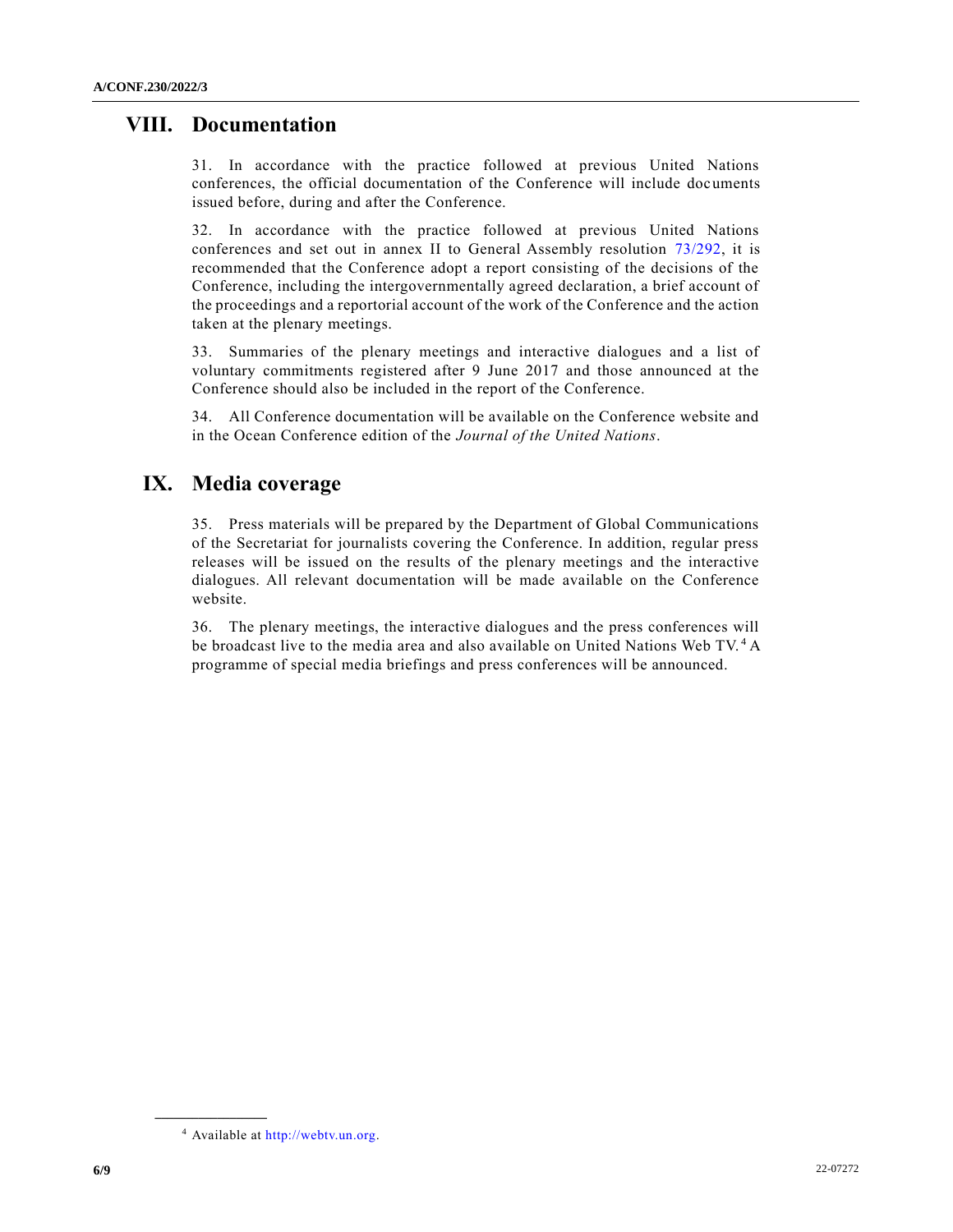### **Annex**

# **Proposed timetable for the work of the 2022 United Nations Conference to Support the Implementation of Sustainable Development Goal 14: Conserve and sustainably use the oceans, seas and marine resources for sustainable development**

## **Lisbon, 27 June–1 July 2022**

| Date/time            |      | Agenda item/programme                                                                                                                                                         |
|----------------------|------|-------------------------------------------------------------------------------------------------------------------------------------------------------------------------------|
| Monday, 27 June      |      |                                                                                                                                                                               |
| 1st plenary meeting  |      |                                                                                                                                                                               |
| 10 a.m.-1 p.m.       | 1    | Opening of the Conference                                                                                                                                                     |
|                      | 2    | Election of two Presidents                                                                                                                                                    |
|                      | 1    | Opening statements                                                                                                                                                            |
|                      | 3    | Adoption of the rules of procedure                                                                                                                                            |
|                      | 4    | Adoption of the agenda of the Conference                                                                                                                                      |
|                      | 5    | Election of officers other than the Presidents                                                                                                                                |
|                      | 6    | Organization of work, including the establishment of subsidiary<br>organs, and other organizational matters                                                                   |
|                      | 7(a) | Appointment of the members of the Credentials Committee                                                                                                                       |
|                      | 8    | General debate                                                                                                                                                                |
| Interactive dialogue |      |                                                                                                                                                                               |
| $3-6$ p.m.           | 9    | Interactive dialogue on "Addressing marine pollution"                                                                                                                         |
| Tuesday, 28 June     |      |                                                                                                                                                                               |
| 2nd plenary meeting  |      |                                                                                                                                                                               |
| $10$ a.m. $-1$ p.m.  | 8    | General debate                                                                                                                                                                |
| Interactive dialogue |      |                                                                                                                                                                               |
| $10$ a.m. $-1$ p.m.  | 9    | Interactive dialogue on "Promoting and strengthening sustainable<br>ocean-based economies, in particular for small island developing<br>States and least developed countries" |
| 3rd plenary meeting  |      |                                                                                                                                                                               |
| $3-6$ p.m.           | 8    | General debate                                                                                                                                                                |
| Interactive dialogue |      |                                                                                                                                                                               |
| $3-6$ p.m.           | 9    | Interactive dialogue on "Managing, protecting, conserving and<br>restoring marine and coastal ecosystems"                                                                     |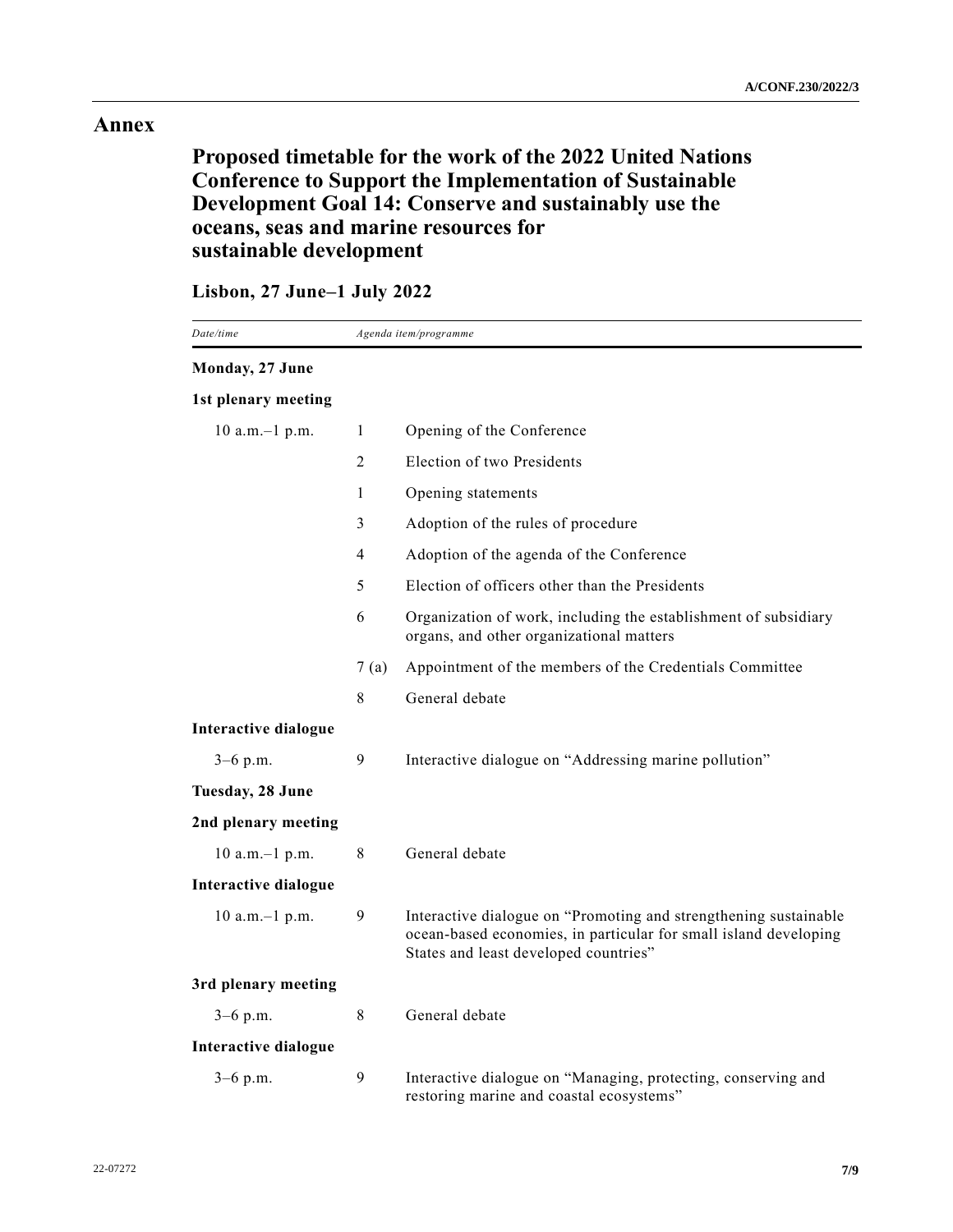| Date/time            | Agenda item/programme |                                                                                                                                                                                                                        |
|----------------------|-----------------------|------------------------------------------------------------------------------------------------------------------------------------------------------------------------------------------------------------------------|
| Wednesday, 29 June   |                       |                                                                                                                                                                                                                        |
| 4th plenary meeting  |                       |                                                                                                                                                                                                                        |
| $10$ a.m. $-1$ p.m.  | 8                     | General debate                                                                                                                                                                                                         |
| Interactive dialogue |                       |                                                                                                                                                                                                                        |
| $10$ a.m. $-1$ p.m.  | 9                     | Interactive dialogue on "Minimizing and addressing ocean<br>acidification, deoxygenation and ocean warming"                                                                                                            |
| 5th plenary meeting  |                       |                                                                                                                                                                                                                        |
| $3-6$ p.m.           | 8                     | General debate                                                                                                                                                                                                         |
| Interactive dialogue |                       |                                                                                                                                                                                                                        |
| $3-6$ p.m.           | 9                     | Interactive dialogue on "Making fisheries sustainable and<br>providing access for small-scale artisanal fishers to marine<br>resources and markets"                                                                    |
| Thursday, 30 June    |                       |                                                                                                                                                                                                                        |
| 6th plenary meeting  |                       |                                                                                                                                                                                                                        |
| $10$ a.m. $-1$ p.m.  | 8                     | General debate                                                                                                                                                                                                         |
| Interactive dialogue |                       |                                                                                                                                                                                                                        |
| $10$ a.m. $-1$ p.m.  | 9                     | Interactive dialogue on "Increasing scientific knowledge and<br>developing research capacity and transfer of marine technology"                                                                                        |
| 7th plenary meeting  |                       |                                                                                                                                                                                                                        |
| $3-6$ p.m.           | 8                     | General debate                                                                                                                                                                                                         |
| Interactive dialogue |                       |                                                                                                                                                                                                                        |
| $3-6$ p.m.           | 9                     | Interactive dialogue on "Enhancing the conservation and<br>sustainable use of oceans and their resources by implementing<br>international law, as reflected in the United Nations Convention on<br>the Law of the Sea" |
| Friday, 1 July       |                       |                                                                                                                                                                                                                        |
| 8th plenary meeting  |                       |                                                                                                                                                                                                                        |
| $10$ a.m. $-1$ p.m.  | 8                     | General debate                                                                                                                                                                                                         |
| Interactive dialogue |                       |                                                                                                                                                                                                                        |
| $10$ a.m. $-1$ p.m.  | 9                     | Interactive dialogue on "Leveraging interlinkages between<br>Sustainable Development Goal 14 and other Goals towards the<br>implementation of the 2030 Agenda"                                                         |